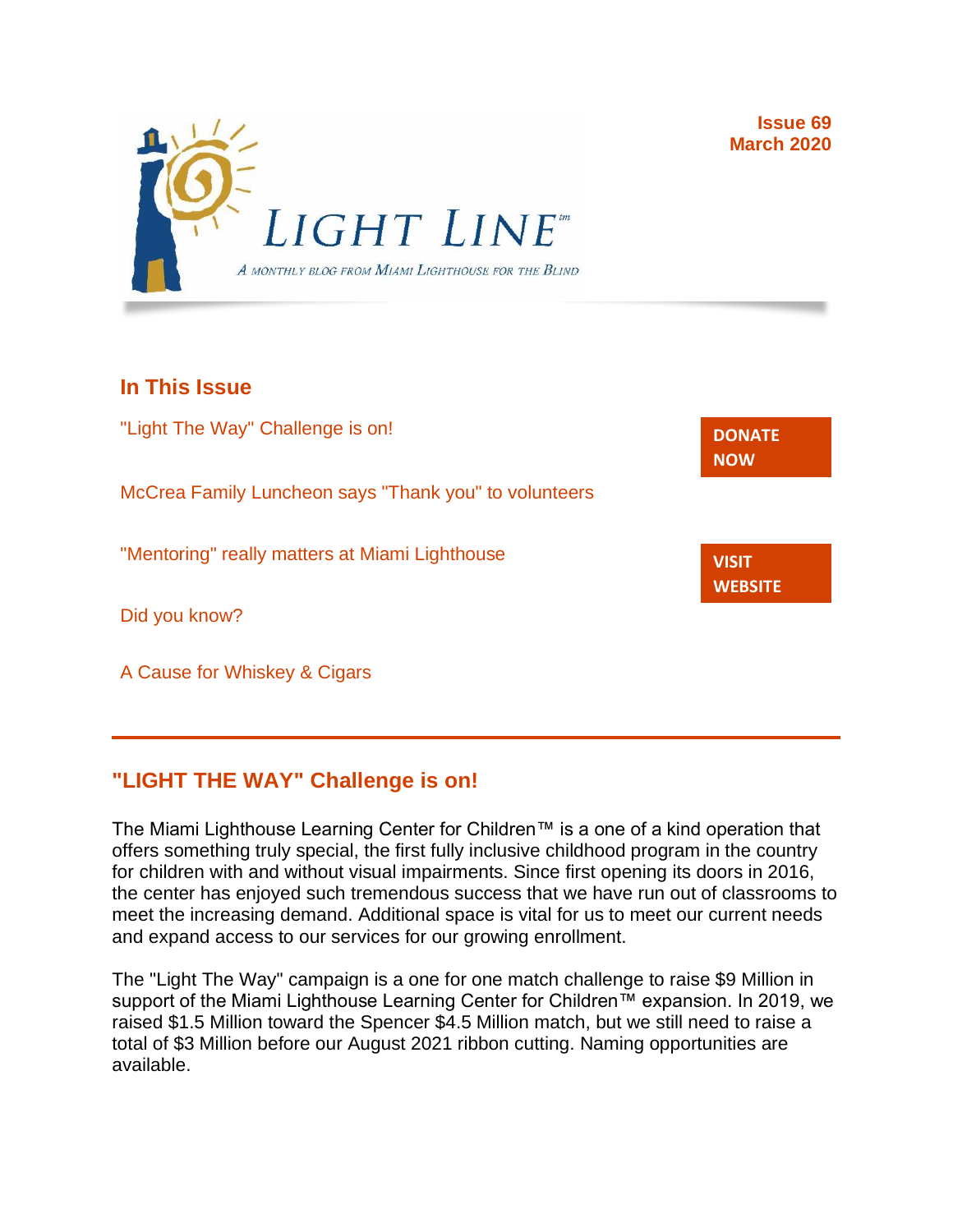Help us "Light The Way" by visiting our website and making your contribution today by clicking here!



*Miami Lighthouse Learning Center for Children™ Rendering*

# **McCrea Family Luncheon says "Thank you" to volunteers**

Valentine's Day was an appropriate day to celebrate our volunteers at the Annual McCrea Family Luncheon. A longstanding tradition at Miami Lighthouse, the event is made possible by the McCrea Family whose legacy of volunteerism with us began in our early days when Helen Sloan McCrea devoted herself to the important mission of serving the blind.

A big thank you went to our Volunteers of The Year: Pollo Tropical, Miami Lighthouse client Hugo Meneses, and our Board of Directors. A special heartfelt thanks also went to David B. McCrea for his continued sponsorship of this signature event.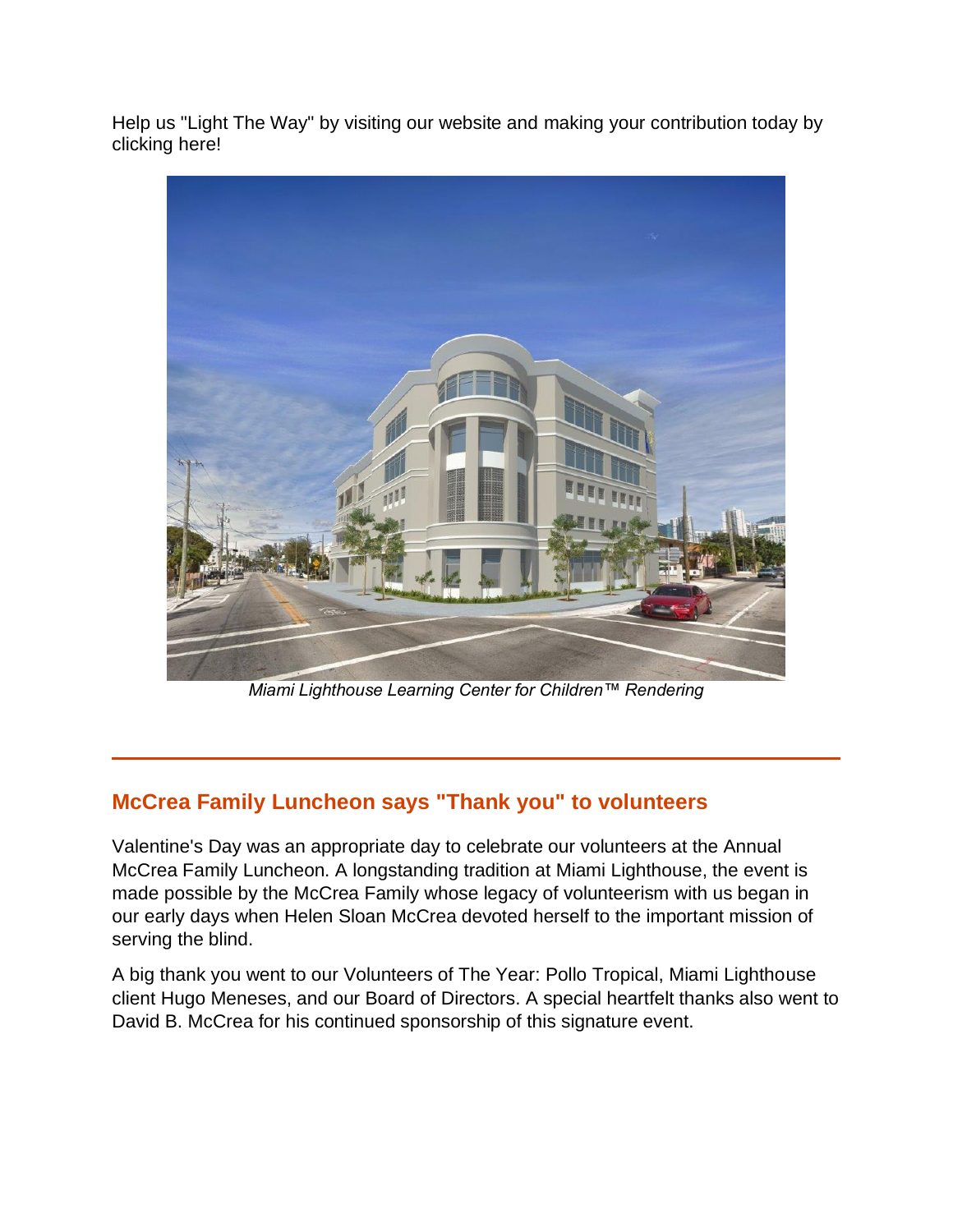

*Pollo Tropical Corporate Volunteers*



*Miami Lighthouse Board of Directors*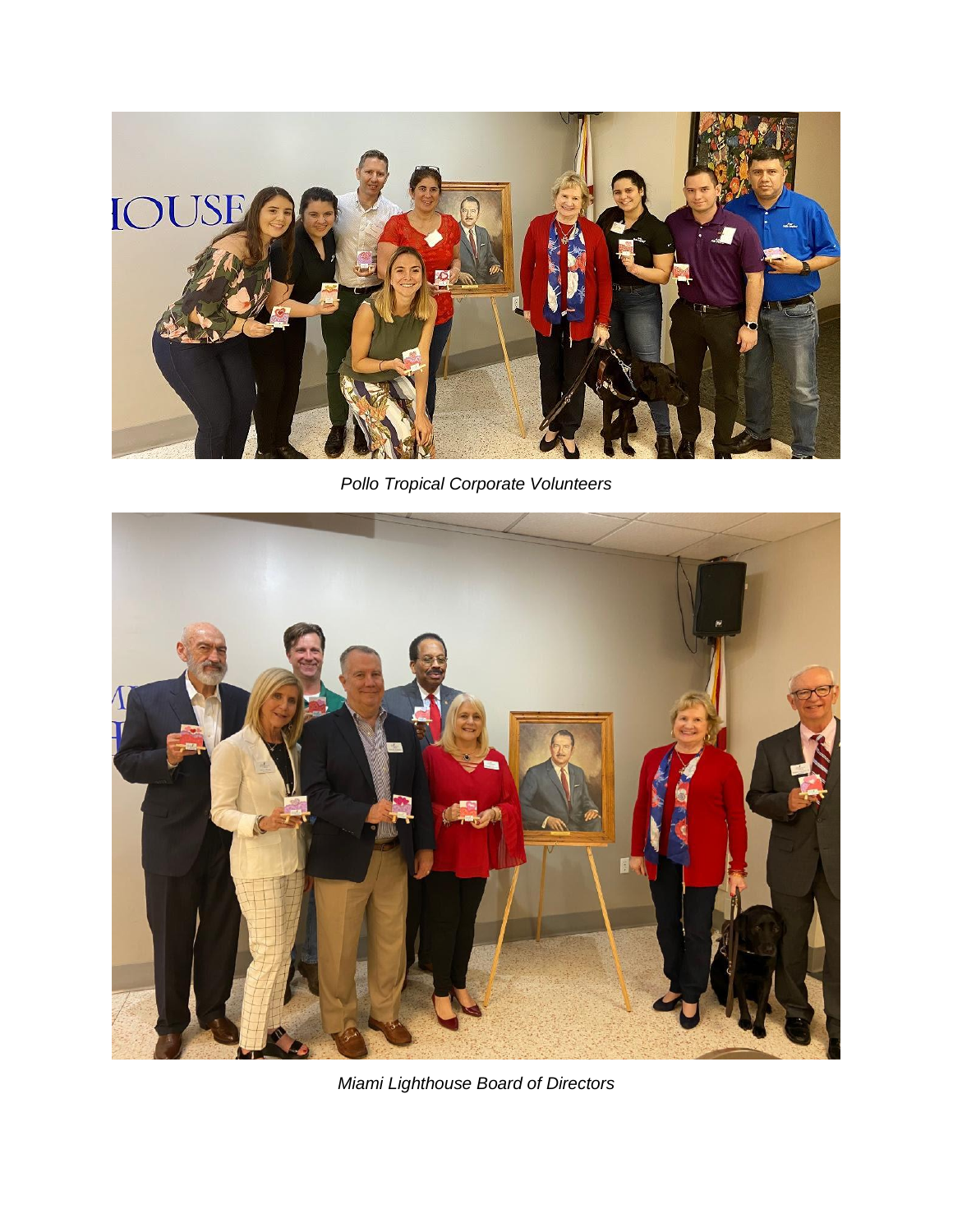### **"Mentoring" really matters at Miami Lighthouse**

February 15th was the date of the fascinating "Mentoring Matters, Love to Work" event held in the Gallery at Miami Lighthouse. Guest speakers included Board Member and retired school principal, Stacey Jones, and Leonie Timothee, HR Development for Intercontinental Hotels. The program focused on facilitating the interaction between mentors and mentees' common goals and expectations, while promoting the mentee's development in employability skills.

President and CEO Virginia Jacko opened the event by sharing her inspirational story of resilience and success. When persuaded by her daughter to come to Miami after receiving her degenerative eye disease diagnosis, she attended the same rehabilitation program that mentee's now attend. As a fellow client, Virginia received the important training with technology and rehabilitation that helped her to become the first blind CEO of the Miami Lighthouse. Her story left the mentors and mentees truly inspired.The presentation ended with participants asked to introduce each other and share their occupations or what types of jobs they are considering.



*Stacey W. Jones, Board Director and retired School Principal*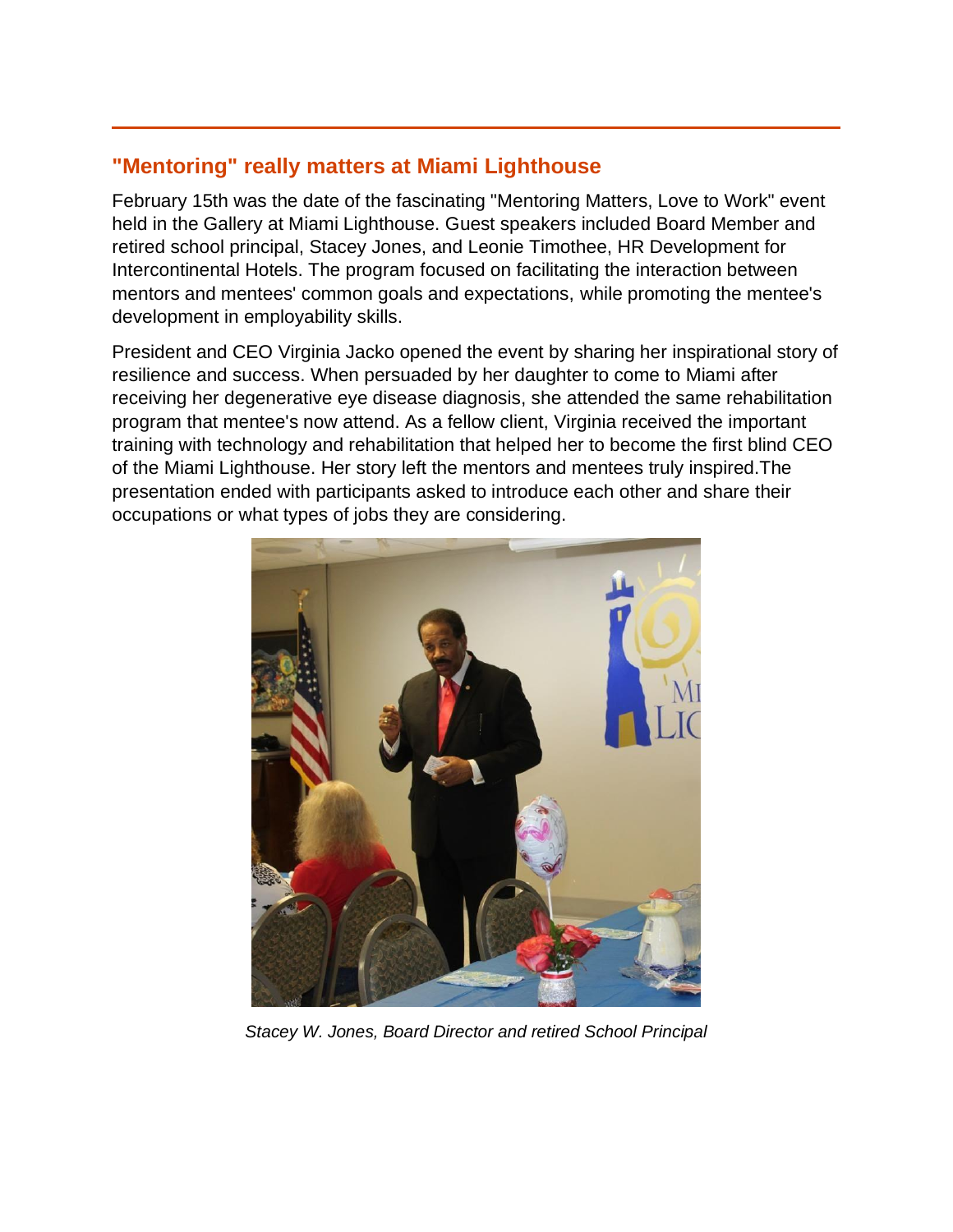

*Leonie Timothee, HR Development for Intercontinental Hotels*



Miami Lighthouse for the Blind and Visually Impaired has been serving the State of Florida since 1930. In the decades since it was founded, it has grown from a small but purposeful group of champions for the blind operating out of a tiny bungalow, to its current incarnation: a team of vision rehabilitation professionals, teachers, advocates, therapists, medical experts, and administrators. Miami Lighthouse transforms the lives of 90,000 people a year, from babies to seniors and their families.

The history of Miami Lighthouse, from its simple beginnings to today, is a tale of determination and resilience, featuring heroes and heroines whose vision -- in all senses of the word - has resulted in the remarkable international Center of Excellence in vision rehabilitation that is today's Miami Lighthouse.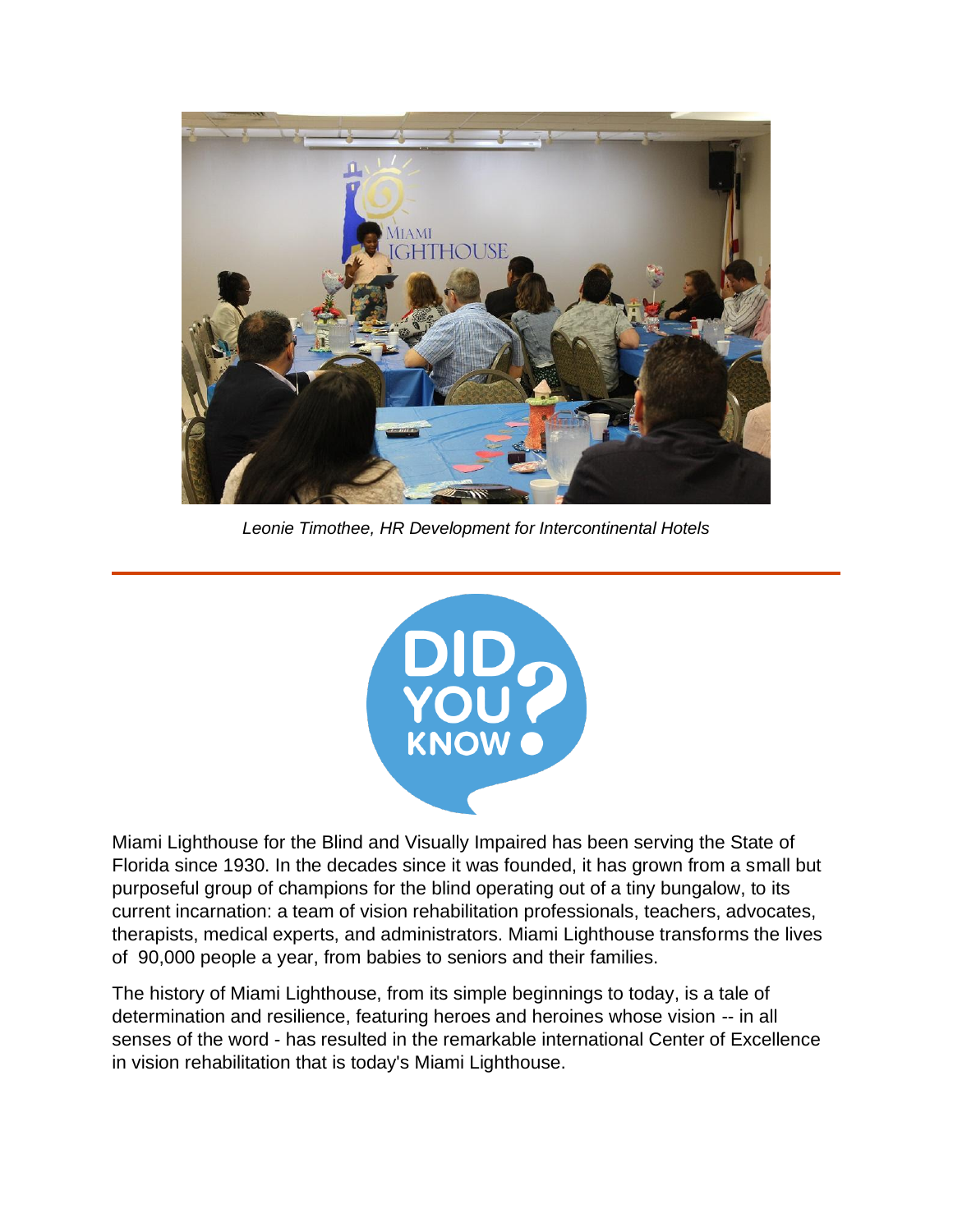### **A Cause for Whiskey & Cigars**

Join Northern Trust and Panorama Tower on Thursday, March 26th from 6:00-9:00 p.m. to benefit Miami Lighthouse for the Blind's "Light the Way" campaign. The event is taking place at Prime Cigar & Whiskey Bar (1106 South Miami Avenue, Suite 202 Miami, FL). Sip rare whiskeys, savor premium cigar selections and enjoy a live jazz performance by our Miami Lighthouse musicians. A \$50 donation will include two complimentary drinks.



*Invitation*